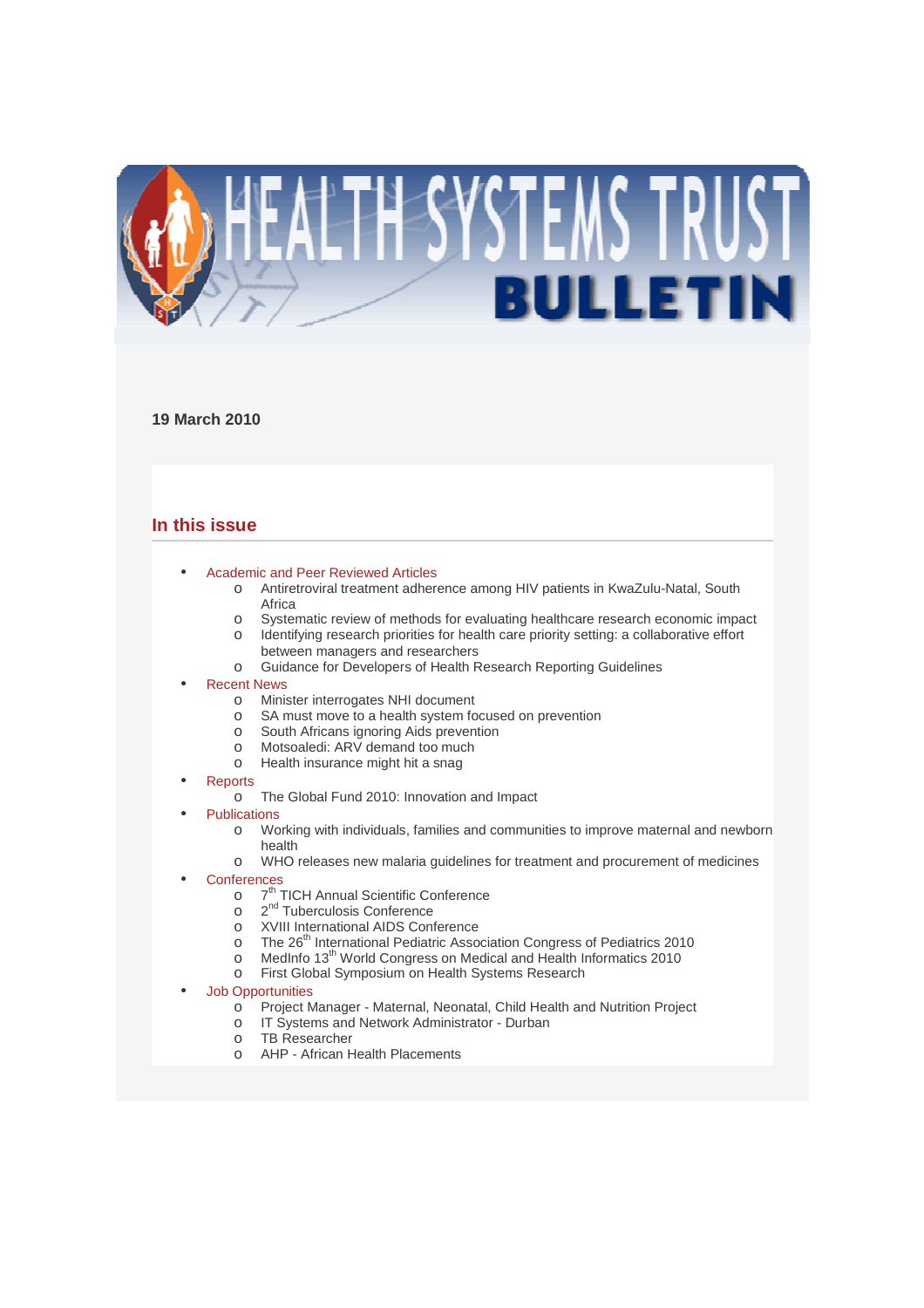# **Academic and Peer Reviewed Articles**

#### **Antiretroviral treatment adherence among HIV patients in KwaZulu-Natal, South Africa**

Karl Peltzer, Natalie Friend-du Preez, Shandir Ramlagan, Jane Anderson. BMC Public Health 2010, 10:111. Published: 5 March 2010.

Successful antiretroviral treatment is dependent on sustaining high rates of adherence. In the southern African context, only a handful of studies (both quantitative and qualitative) have looked at the determinants including a health behaviour theory of adherence to antiretroviral therapy. The aim of this study is to assess factors including the information, motivation and behavioural skills model (IMB) contributing to antiretroviral (ARV) adherence six months after commencing ARVs at three public hospitals in KwaZulu-Natal, South Africa …Read More »

Source: http://www.biomedcentral.com/1471-2458/10/111 [Accessed: 9 March 2010]

#### **back to top**  $\triangle$

**Systematic review of methods for evaluating healthcare research economic impact**  Bahareh Yazdizadeh, Reza Majdzadeh, Hojat Salmasian. Health Research Policy and Systems 2010, 8:6. Published: 2 March 2010.

The economic benefits of healthcare research require study so that appropriate resources can be allocated to this research, particularly in developing countries. As a first step, we performed a systematic review to identify the methods used to assess the economic impact of healthcare research, and the outcomes …Read More »

Source: http://www.health-policy-systems.com/content/8/1/6 [Accessed: 9 March 2010]

**back to top**

### **Identifying research priorities for health care priority setting: a collaborative effort between managers and researchers**

Neale Smith, Craig Mitton,Stuart Peacock, Evelyn Cornelissen and Stuart MacLeod. BMC Health Services Research 2009, 9:165. Published: 15 September 2009.

To date there has been relatively little published about how research priorities are set, and even less about methods by which decision-makers can be engaged in defining a relevant and appropriate research agenda. We report on a recent effort in British Columbia to have researchers and decisionmakers jointly establish an agenda for future research into questions of resource allocation …Read More »

Source: http://www.biomedcentral.com/1472-6963/9/165/abstract/ [Accessed: 9 March 2010]

**back to top**

**Guidance for developers of health research reporting guidelines**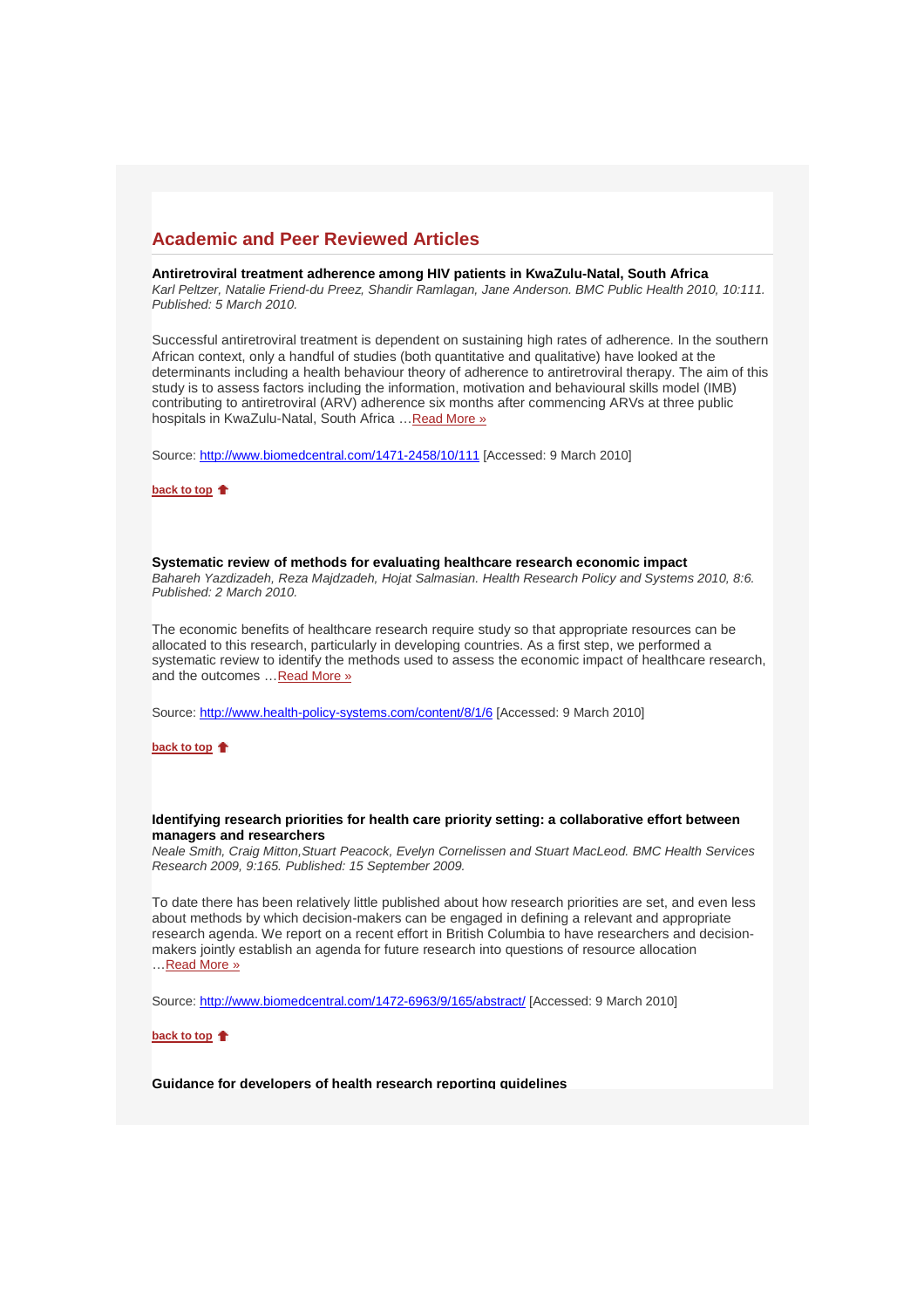### 2010.

Publishing health research is a thriving, and increasing, enterprise. On any given month about 63,000 new articles are indexed in PubMed, the United States National Library of Medicine's public access portal for health-related publications. However, the quality of reporting in most health care journals remains inadequate. Glasziou and colleagues assessed descriptions of given treatments in 80 trials and systematic reviews for which summaries were published during one year (October 2005 to October 2006) in Evidence-Based Medicine, a journal that is aimed at physicians working in primary care and general medicine. …Read More »

Source: http://www.plosmedicine.org/article/info:doi/10.1371/journal.pmed.1000217 [Accessed: 15 March 2010]

**back to top**

## **Recent News**

**Minister interrogates NHI document**  Health 24.com Published: 12 March 2010.

An inter-ministerial committee will "interrogate" the next draft of the National Health Insurance (NHI) before submitting the document to Cabinet, Health Minister Aaron Motsoaledi said on Thursday. Motsoaledi said at a media briefing in Cape Town he was looking at "the first available date" to meet his fellow ministers for their input on the next draft of the NHI, which seeks to provide universal health coverage to South Africans …Read More »

Source: http://www.health24.com/news/Health\_care/1-918,55191.asp [Accessed: 15 March 2010]

**back to top**

**SA must move to a health system focused on prevention - Minister** 

Anso Thom. Health-e News. Published: 8 March 2010.

South Africa's health system has to make a 180 degree turn, away from the dominant curative health system, which is unsustainable and unaffordable, to a health system where prevention is the cornerstone, believes health minister Dr Aaron Motsoaledi …Read More »

Source: http://www.health-e.org.za/news/article.php?uid=20032669 [Accessed: 9 March 2010]

**back to top**

**South Africans ignoring Aids prevention**  IOL. Published: 8 March 2010.

Health Minister Aaron Motsoaledi is worried that South Africans do not appreciate prevention as the best treatment for HIV and Aids. President Zuma made two far-reaching statements on World Aids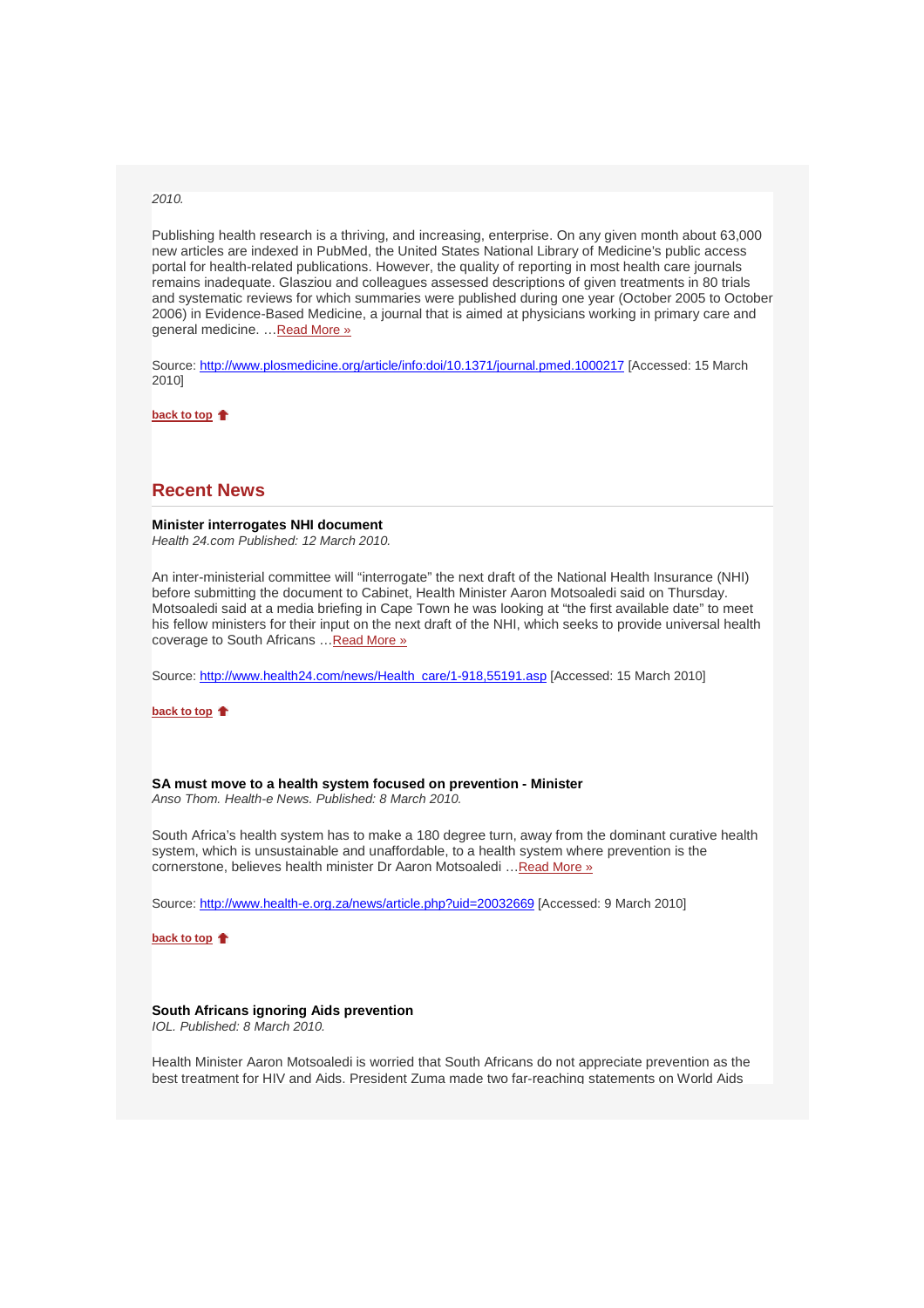but after World Aids Day South Africans were only talking about the one, Motsoaledi said at the release of the Global Fund to Fight Aids, TB and Malaria's 2010 results report on Monday …Read More »

Source: http://www.iol.co.za/index.php?set\_id=1&click\_id=125&art\_id=nw20100308160227464C559953 [Accessed: 9 March 2010]

**back to top**

## **Motsoaledi: ARV demand too much**

News24. Published: 11 March 2010.

The massive demand for antiretroviral drugs will collapse the fiscus if not stopped, Health Minister Aaron Motsoaledi said on Thursday. The government had budgeted R8bn a year on antiretrovirals, a 33% rise from the previous year, Motsoaledi told a media briefing in Cape Town …Read More »

Source:

http://www.news24.com/Content/SouthAfrica/Politics/1057/ce656cd4a5df47b9a484791ea12c26b1/11-03- 2010-09-11/Motsoaledi\_ARV\_demand\_too\_much [Accessed: 1 March 2010]

**back to top**  $\triangle$ 

#### **Health insurance might hit a snag**

Zinhle Mapumulo. Sowetan. Published: 1 March 2010.

The chances of implementing the proposed National Health Insurance in the next few months are very slim. The government and the ministerial advisory committee on NHI are working around the clock on how best it can make this state-controlled single-payer system work for everybody. But challenges keep emerging, especially as far as costing is concerned …Read More »

Source: http://www.sowetan.co.za/News/Article.aspx?id=1118983 [Accessed: 2 March 2010]

**back to top**

# **Reports**

### **The Global Fund 2010: Innovation and Impact**

The Global Fund. Published: March 2010.

The substantial increase in resources dedicated to health through overseas development assistance and other sources during the past years has begun to change the trajectory of AIDS, tuberculosis (TB) and malaria, and more broadly, of the major health problems that low- and middle-income countries have been confronted with. The results and emerging signs of impact presented in this report paint a hopeful and encouraging picture ... Full Report »

Source: http://www.theglobalfund.org/en/publications/progressreports/2010/ [Accessed: 9 March 2010]

٠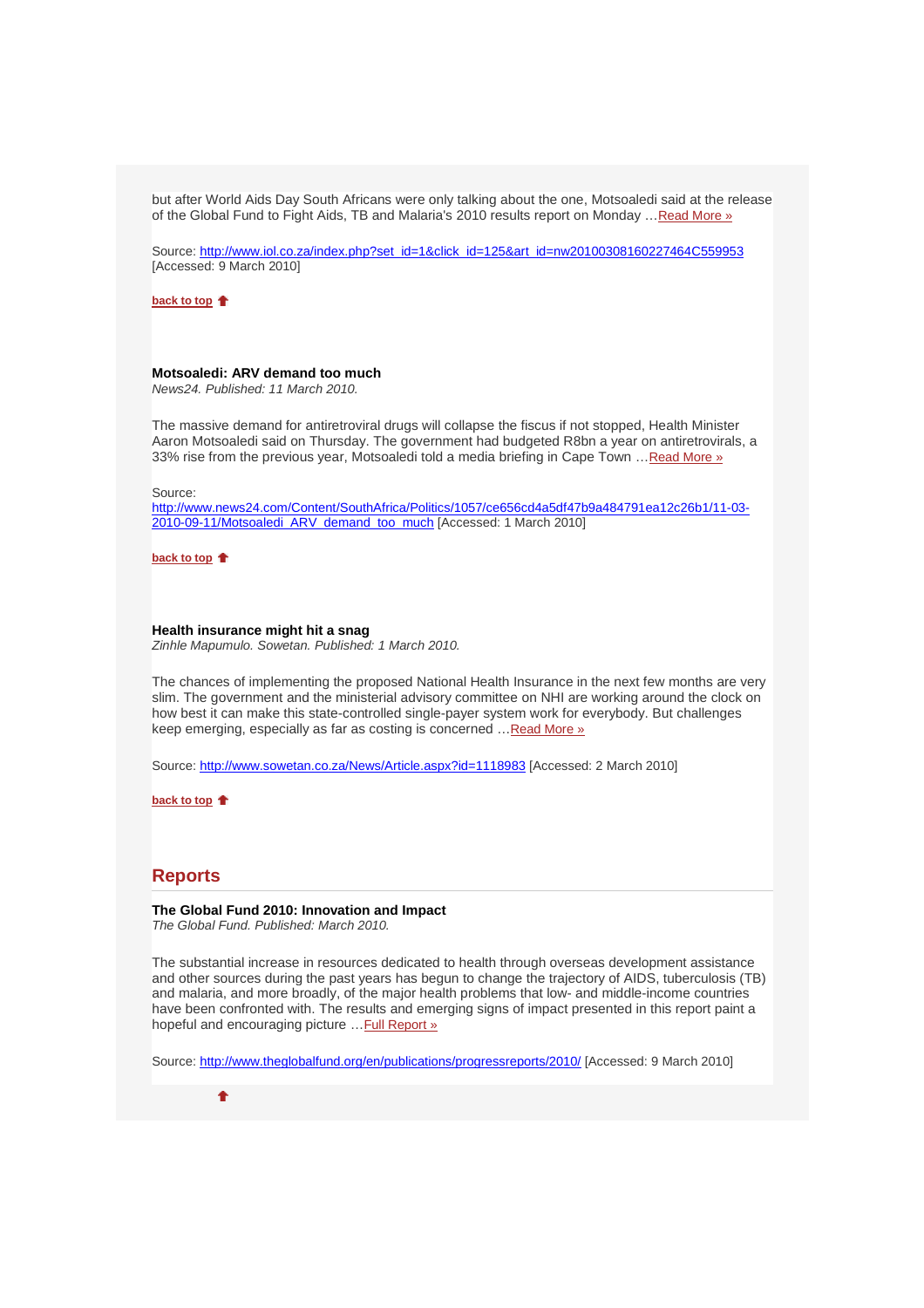# **Publications**

**Working with individuals, families and communities to improve maternal and newborn health**  World Health Organization (WHO). Published: 8 March 2010.

The Making Pregnancy Safer (MPS) initiative was launched in 2000 to enhance WHOs efforts in Safe Motherhood. The initiative (now a Department within WHO) is oriented to assist countries in strengthening their health system, focusing on evidence-based interventions that target the major causes of maternal and newborn mortality and morbidity. It states that both improvement of maternal and newborn health services and actions at the community level are required to ensure that women and their newborns have access to the skilled care they need, when they need it. Further, the important role of women, their partners, families and the larger community in improving health is emphasized …Full Publication »

Source: http://www.who.int/making\_pregnancy\_safer/documents/who\_fch\_rhr\_0311/en/index.html [Accessed: 1 March 2010]

**back to top**  $\triangleq$ 

**WHO releases new malaria guidelines for treatment and procurement of medicines**  World Health Organisation (WHO). Published: 9 March 2010.

The World Health Organization (WHO) is releasing new guidelines for the treatment of malaria, and the first ever guidance on procuring safe and efficacious anti-malarial medicines. In recent years a new type of treatment called artemisinin-based combination therapy (ACTs) has transformed the treatment of malaria, but if not used properly the medicine could become ineffective …Full Publication »

Source: http://www.who.int/malaria/publications/atoz/9789241547925/en/index.html [Accessed: 1 March 2010]

**back to top**

# **Conferences**

## **7 th TICH Annual Scientific Conference**

29th April - 2nd May 2010. Kisumu, Kenya.

The aim of the conference is to share innovations and success stories to inform approaches to address challenges in accelerating progress towards Millennium Development Goals (MDGs). The conference will also seek to share strategies to contextualize imported innovations in the achievement of MDGs and define effective packages for action to accelerate progress, in the spirit of self-reliance and self-determination. Over 300 participants from Africa, Europe, Asia and America are expected to facilitate the sharing of the approaches, models, best practices, lessons learnt, experiences and challenges in MDGs within the African context. For more information click here

**back to top**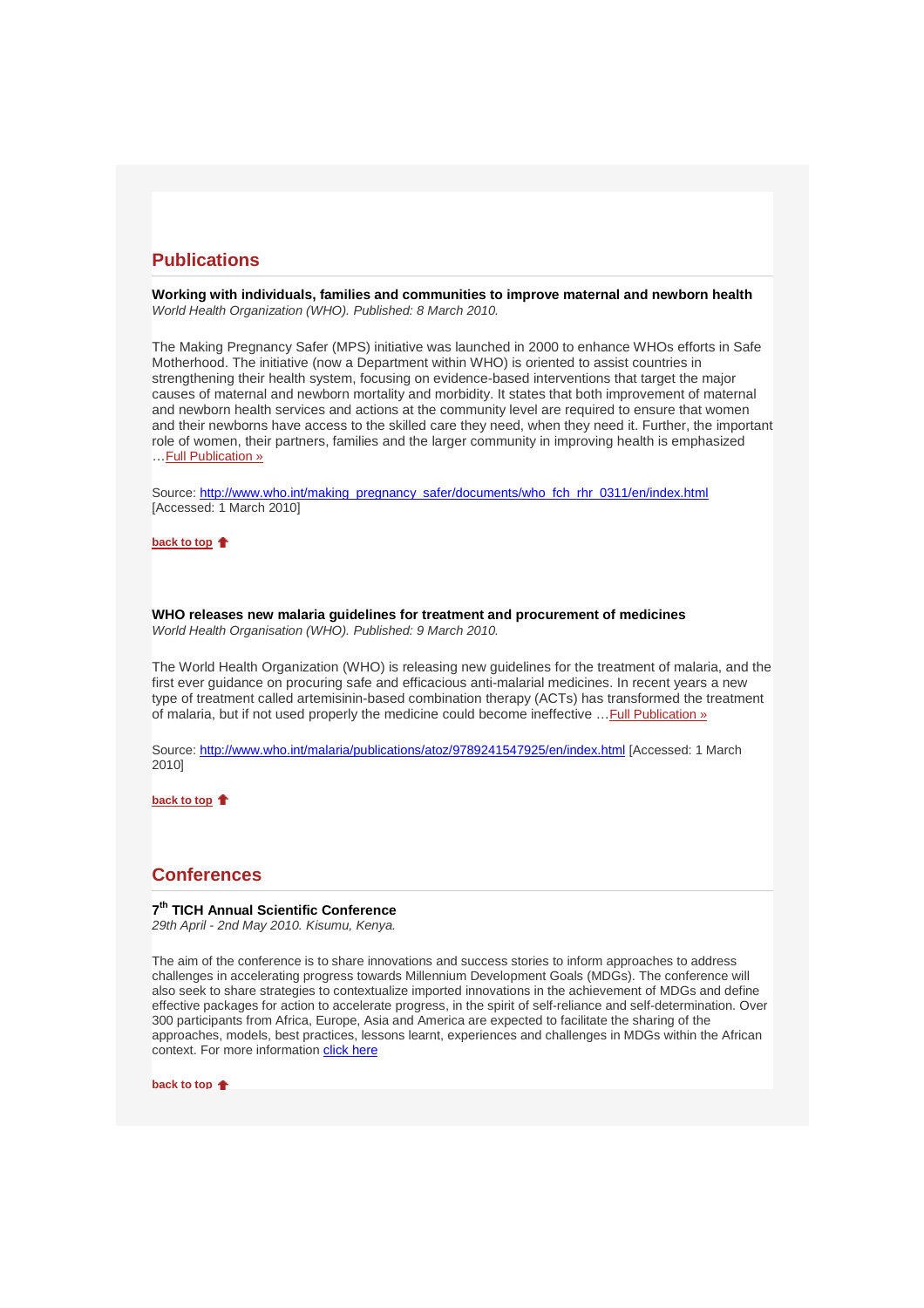## **2 nd Tuberculosis Conference**

1-4 June 2010. ICC Durban, South Africa.

The 2<sup>nd</sup> SA TB Conference in Durban, South Africa from 1 to 4 June 2010 will focus on partnerships and how solidarity among the state, private sector and civil society at all levels and structures can increase access to services and prevent people dying from a curable disease. Forging Strategic Partnerships to Fight TB and HIV is the theme for this Conference, which will build on the awareness and commitment made by 1657 people that contributed to the success of the 1<sup>st</sup> SA TB Conference in 2008. More information can be found at http://www.tbconference.co.za

**back to top**

### **XVIII International AIDS Conference**

18-23 July 2010. Vienna, Austria.

The International AIDS Conference is the premier gathering for those working in the field of HIV, as well as policy makers, persons living with HIV and other individuals committed to ending the pandemic. It is a chance to assess where we are, evaluate recent scientific developments and lessons learnt, and collectively chart a course forward. For more information Click here

**back to top**

## **The 26th International Pediatric Association Congress of Pediatrics 2010**

4-9 August 2010. Johannesburg, Gauteng, South Africa.

Three leading paediatric associations, IPA, SAPA, and UNASPA, are uniting to host the  $26<sup>th</sup>$ International Paediatric Association Congress of Paediatrics. More than 5,000 participants are expected to attend this landmark event, the first IPA Congress to be held in Sub-Saharan Africa. Just five years before the due date of the Millennium Development Goals (MDGs), IPA 2010 will unite paediatricians and health professionals working towards the MDGs target to reduce child mortality by two thirds before 2015. Registration Details »

Source: http://www.kenes.com/ipa/mailshot/ms3.htm?ref3=db1 [Accessed: 13 October 2009]

**back to top**

**MedInfo 13th World Congress on Medical and Health Informatics 2010** 

12-15 September 2010. Cape Town, South Africa.

This will be the first time MEDINFO is held in Africa. It promises to boost exposure to grassroots healthcare delivery and the underpinning health information systems. This will open the door to new academic partnerships into the future and help to nurture a new breed of health informaticians.Registration Details »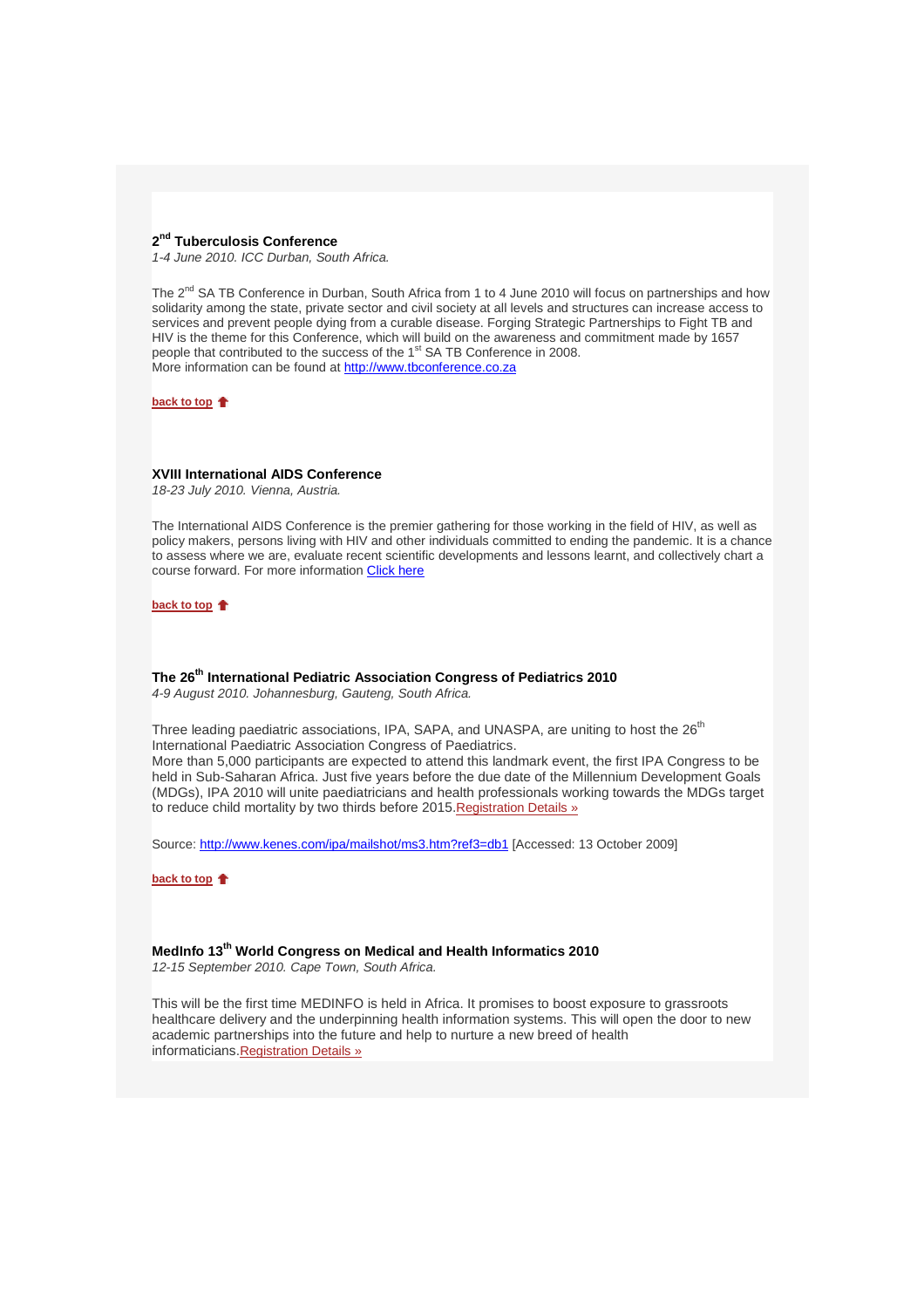Source: www.medinfo2010.org [Accessed: 13 October 2009]

**back to top**

### **First Global Symposium on Health Systems Research**

16-19 November 2010, Montreux, Switzerland.

The World Health Organization and partners will convene the inaugural global symposium on health systems research on 16-19 November 2010. Researchers, policy-makers, funders, and other stakeholders representing diverse constituencies will gather in Montreux, Switzerland to share evidence, identify significant knowledge gaps, and set a research agenda that reflects the needs of lowand middle-income countries. The first symposium will be dedicated to improving the scientific evidence needed by health policy-makers and practitioners to inform their decisions related to accelerating universal health coverage.Registration Details »

Source: http://www.hsr-symposium.org/ [Accessed: 04 February 2010].

**back to top**

# **Job Opportunities**

**Project Manager - Maternal, Neonatal, Child Health and Nutrition Project**  Health Systems Trust. District Support and Community Development Programme. Closing date for applications: 22nd March 2010

We are seeking to appoint a full-time Project Manager on consultancy basis (9 months) to manage and co-ordinate the Maternal, Neonatal, Child Health and Nutrition (MNCHN) project …More Information »

#### **back to top**

#### **IT Systems and Network Administrator - Durban**

Health Systems Trust. Closing date for applications:  $24<sup>th</sup>$  March 2010

The administrator will be responsible for development, maintenance and efficient functioning of all Health Systems Trust's IT Systems and networks. This includes all mail servers, web servers, and databases as required by HST, its programmes, support sections and associate organisations. The person will proactively manage security, perform and audit backups and manage operational IT infrastructure …More Information »

**back to top**

**TB Researcher**  Health Systems Trust. Research Cluster.